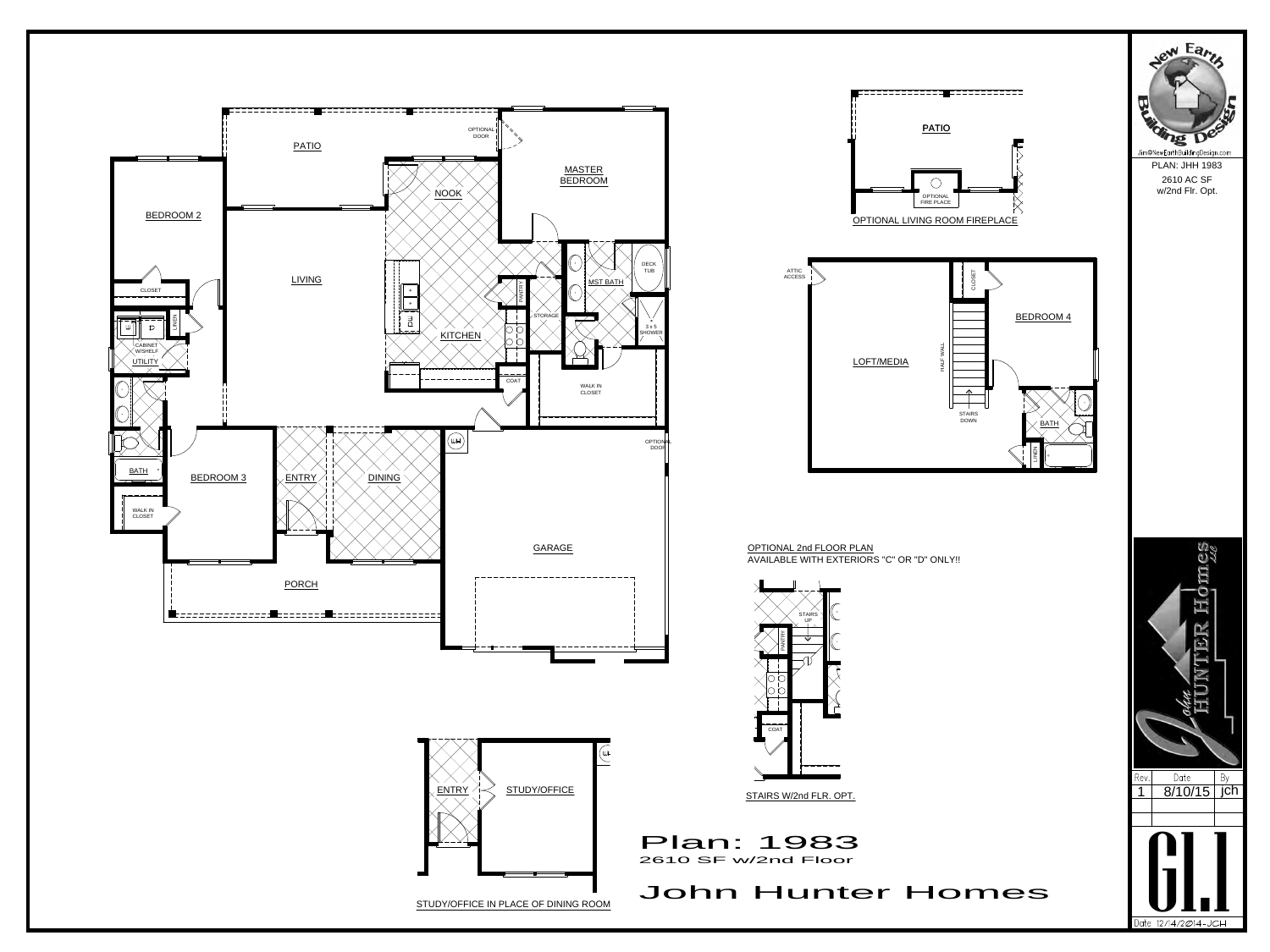四 EXERAL NOTES:<br>
2. Home shall be constructed in accordance with 2009 International<br>
Residential Code (IRC) and comply with all amendments in force at the<br>
time of construction. The general contractor is responsible for veri **SENERAL NOTES:**<br>
1. Home shall be constructed in accordance with 2009 International<br>
Residential Code (IRC) and comply with all amendments in force at the<br>
time of construction. The general contractor is responsible for v EXERAL NOTES:<br>
1. Home shall be constructed in accordance with 2009 International<br>
Residential Code (IRC) and comply with all amendments in force at the<br>
time of construction. The general contactor is responsible for verif A1.1



 $\frac{1}{2}$ STUDY/OFFICE IN PLACE OF DINING ROOM STUDY/OFFICE IN PLACE OF DINING ROOM

## **GENERAL NOTES:**

- **GENERAL NOTES:**<br>
1. Home shall be constructed in accordance with 2009 International<br>
Residential Code (IRC) and comply with all amendments in force at the<br>
time of construction. The general contractor is responsible for Residential Code (IRC) and comply with all amendments in force at the time of construction. The general contractor is responsible for verifying all requirements with the authority having jurisdiction (AHJ).
- designed and sealed by a professional engineer or architect licensed to Rev. Date Date By practice in the state of Texas.
- to beginning construction. practice in the state of Texas.<br>STAIRS W/2nd FLR. OPT. 3. All notes and dimensions are to be verified by the general contractor prior 18/10/15
	- AREA
	SF
	SENCIES
	A
	SF
	A
	SF
	SILE OF interior wall plates.  $1983$   $\qquad \qquad -\qquad \qquad -\qquad \qquad -\qquad \qquad -\qquad \qquad -\qquad \qquad -\qquad \qquad -\qquad \qquad -\qquad \qquad -\qquad \qquad -\qquad \qquad -\qquad \qquad -\qquad \qquad -\qquad \qquad -\qquad \qquad -\qquad \qquad -\qquad \qquad -\qquad \qquad -\qquad \qquad -\qquad \qquad -\qquad \qquad -\qquad \qquad -\qquad \qquad -\qquad \qquad -\qquad \qquad -\qquad \qquad -\qquad \qquad -\qquad \qquad -\qquad \qquad -\qquad \qquad -\qquad$ 
		- $627$  |  $3.$  Exterior wall operling
- **GENERAL NOTES:**<br>
1. Home shall be constructed in accordance with 2009 International<br>
Residential Code (IRC) and comply with all amendments in force at the<br>
time of construction. The general contractor is responsible for v **GENERAL NOTES:**<br>
1. Home shall be constructed in accordance with 2009 International<br>
Residential Code (IRC) and comply with all amendments in force at the<br>
time of construction. The general contractor is responsible for PORCH 186 186 board (GWB) on interior with exterior sheathing and siding per exterior PATIO 209 209 elevations. All framing and fasteners shall comply with the IRC Section UNDER ROOF 3525 | R602. **GENERAL NOTES:**<br>
1. Home shall be constructed in accordance with 2009 International<br>
Residential Code (IRC) and comply with all amendments in force at the<br>
time of construction. The general contractor is responsible for 1. Home shall be constructed in accordance with 2009 International<br>
Residential Code (IRC) and comply with all amendments in force at the<br>
time of construction. The general contractor is responsible for verifying all<br>
req Residential Code (IRC) and comply with all amendments in force at the<br>time of construction. The general contractor is responsible for verifying all<br>requirements with the authority having jurisdiction (AHJ).<br>2. These plans GARAGE 520 | 6. Exterior walls shall be
- Note: Elevations C & D End board (GWB) both sides, unless noted otherwise. MASONRY 72% 7 Interior walls shall be constructed using 2x stu
- gables are not included in **8.** HVAC design and thermal calculations shall be completed by others.
- masonry calculation. 9. All electrical installations shall be in accordance with the 2011 NEC.





| AREA                              | SF          | 4.             | Framing dir<br>of interior w |
|-----------------------------------|-------------|----------------|------------------------------|
| <b>AC AREA 1st</b><br>AC AREA 2nd | 1983<br>627 | 5.             | <b>Exterior</b> wa           |
| GARAGE                            | 520         | 6.             | Exterior wa                  |
| <b>PORCH</b>                      | 186         |                | board (GW)                   |
| <b>PATIO</b>                      | 209         |                | elevations.                  |
| UNDER ROOF                        | 3525        |                | R602.                        |
| <b>MASONRY</b>                    | 72%         | 7 <sub>1</sub> | Interior wall                |
| Note: Elevations C & D - End      | board (GW)  |                |                              |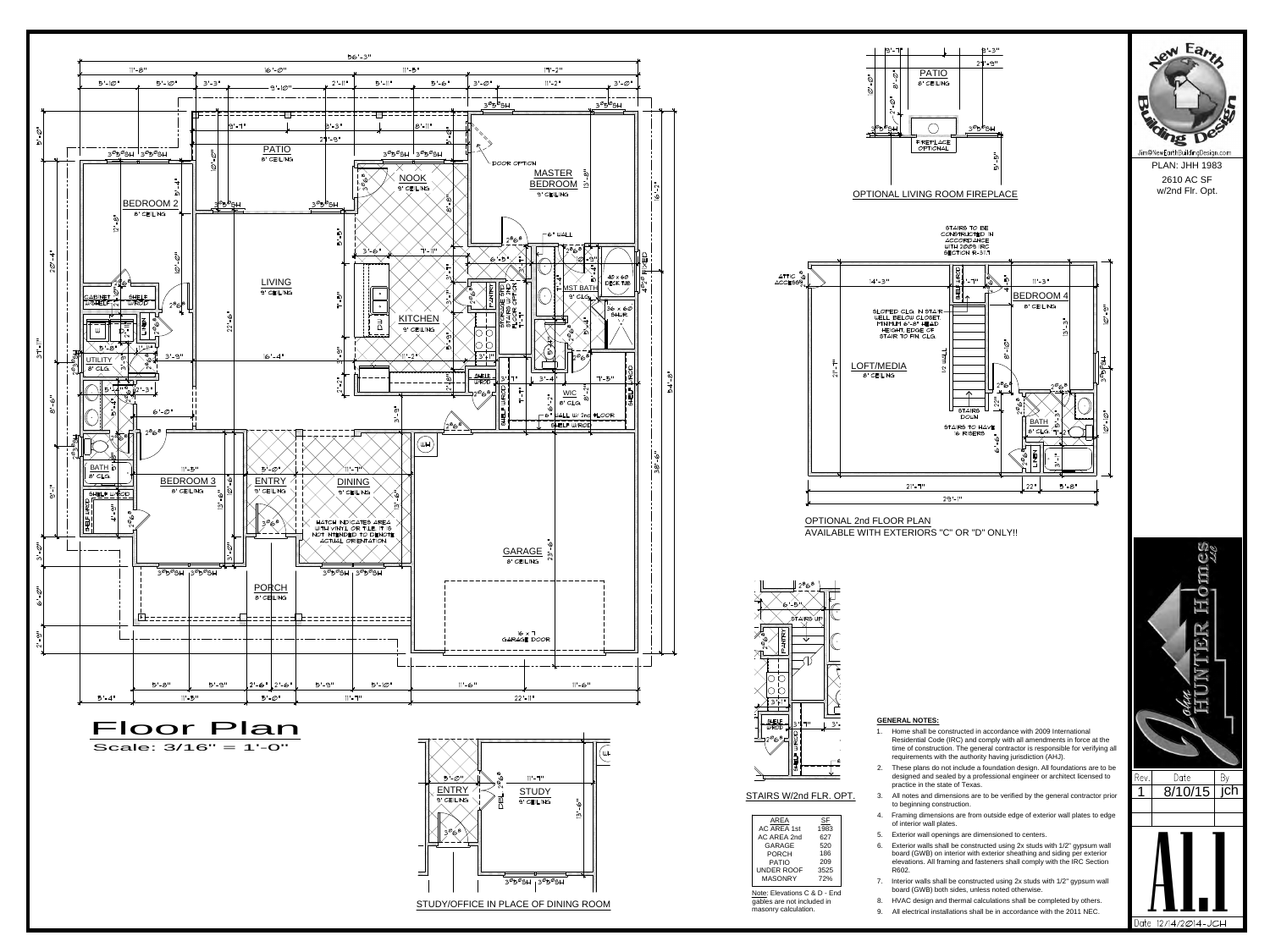



Scale : 3/16" = 1'-0"